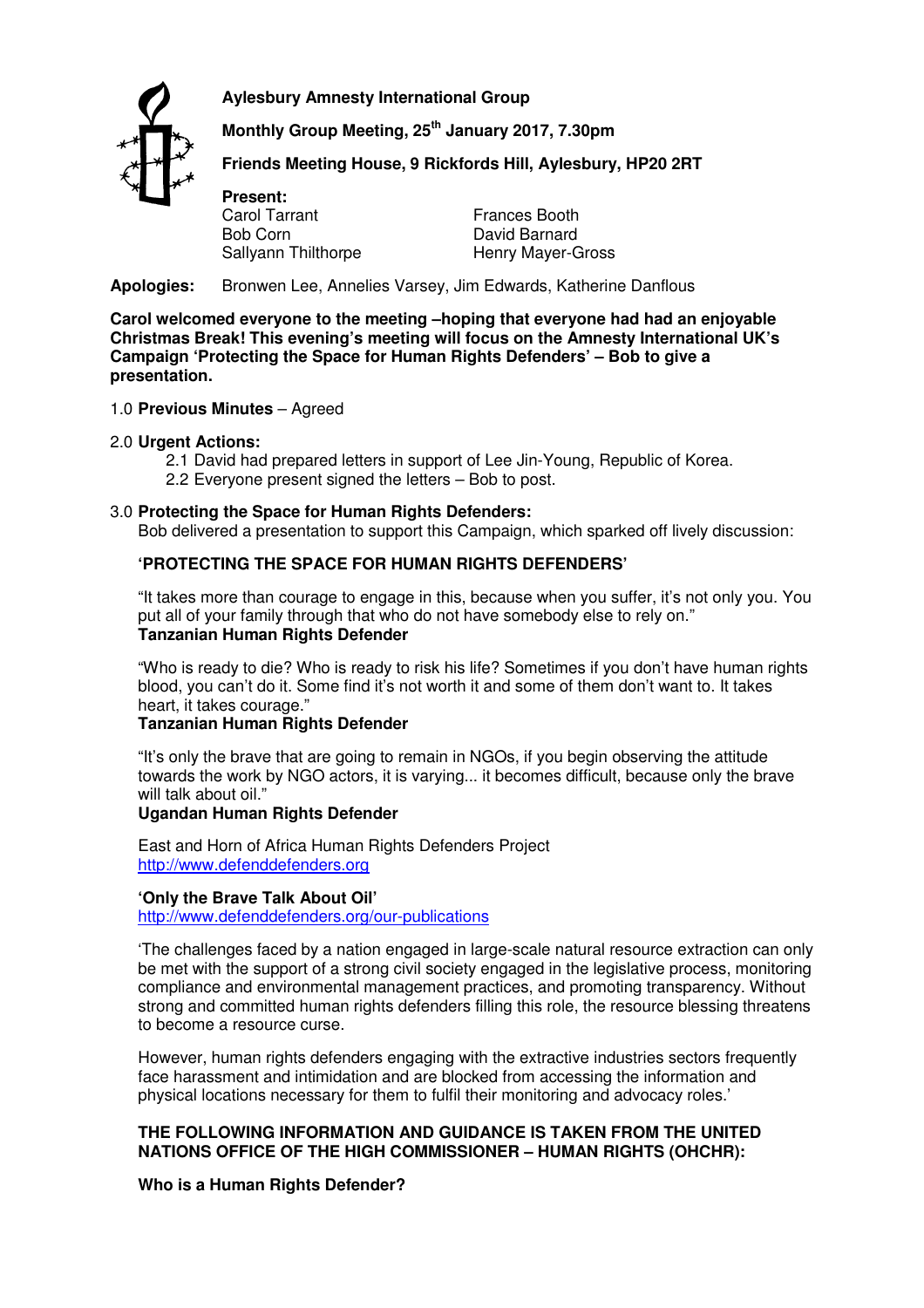#### http://www.ohchr.org/EN/Issues/SRHRDefenders/Pages/Defender.aspx

"Human rights defender" is a term used to describe people who, individually or with others, act to promote or protect human rights. Human rights defenders are identified above all by what they do and it is through a description of their actions and of some of the contexts in which they work that the term can best be explained. The examples given of the activities of human rights defenders are not an exhaustive list.

#### **What do human rights defenders do?**

1. All human rights for all

To be a human rights defender, a person can act to address any human right (or rights) on behalf of individuals or groups. Human rights defenders seek the promotion and protection of civil and political rights as well as the promotion, protection and realization of economic, social and cultural rights.

Human rights defenders address any human rights concerns, which can be as varied as, for example, summary executions, torture, arbitrary arrest and detention, female genital mutilation, discrimination, employment issues, forced evictions, access to health care, and toxic waste and its impact on the environment. Defenders are active in support of human rights as diverse as the rights to life, to food and water, to the highest attainable standard of health, to adequate housing, to a name and a nationality, to education, to freedom of movement and to non-discrimination. They sometimes address the rights of categories of persons, for example women's rights, children's rights, the rights of indigenous persons, the rights of refugees and internally displaced persons, and the rights of national, linguistic or sexual minorities.

#### 2. Human rights everywhere

Human rights defenders are active in every part of the world: in States that are divided by internal armed conflict as well as States that are stable; in States that are non-democratic as well as those that have a strong democratic practice; in States that are developing economically as well as those that are classified as developed. They seek to promote and protect human rights in the context of a variety of challenges, including HIV/AIDS, development, migration, structural adjustment policies and political transition.

#### 3. Local, national, regional and international action

The majority of human rights defenders work at the local or national level, supporting respect for human rights within their own communities and countries. In such situations, their main counterparts are local authorities charged with ensuring respect for human rights within a province or the country as a whole. However, some defenders act at the regional or international level. They may, for example, monitor a regional or worldwide human rights situation and submit information to regional or international human rights mechanisms, including the other special rapporteurs of the United Nations Human Rights Council and treaty bodies. Increasingly, the work of human rights defenders is mixed, with the focus being on local and national human rights issues, but with defenders making contact with regional and international mechanisms which can support them in improving human rights in their countries.

### **What are Human Rights?**

http://www.ohchr.org/EN/Issues/Pages/WhatareHumanRights.aspx

The principle of universality of human rights is the cornerstone of international human rights law, as first emphasized in the Universal Declaration on Human Rights in 1948, which contains 30 Articles of Basic Rights and Freedoms.

Human rights are rights inherent to all human beings, whatever our nationality, place of residence, sex, national or ethnic origin, colour, religion, language, or any other status. We are all equally entitled to our human rights without discrimination. These rights are all interrelated, interdependent and indivisible.

All States have ratified at least one, and 80% of States have ratified four or more, of the core human rights treaties, reflecting consent of States which creates legal obligations for them and giving concrete expression to universality. Some fundamental human rights norms enjoy universal protection by customary international law across all boundaries and civilizations.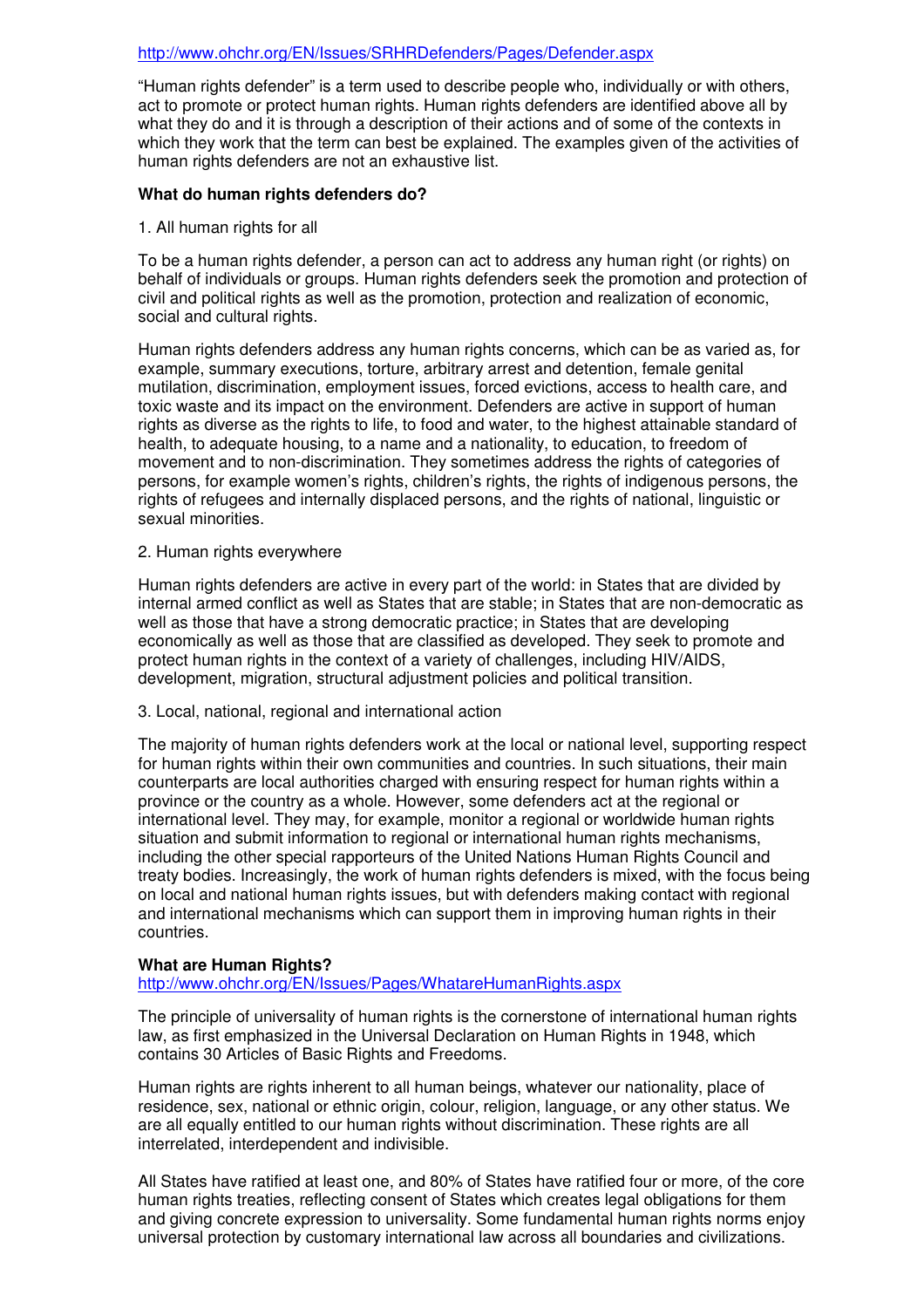Human rights are inalienable. They should not be taken away, except in specific situations and according to due process. For example, the right to liberty may be restricted if a person is found guilty of a crime by a court of law.

Universal human rights are often expressed and guaranteed by law, in the forms of treaties, customary international law, general principles and other sources of international law. International human rights law lays down obligations of Governments to act in certain ways or to refrain from certain acts, in order to promote and protect human rights and fundamental freedoms of individuals or groups.

# **Declaration on Human Rights Defenders**

http://www.ohchr.org/EN/Issues/SRHRDefenders/Pages/Declaration.aspx

"Declaration on the Right and Responsibility of Individuals, Groups and Organs of Society to Promote and Protect Universally Recognized Human Rights and Fundamental Freedoms"

Serious Discussion began in 1984, and the text was finally adopted in 1998 by the UN General Assembly - the Declaration is addressed not just to States and to human rights defenders, but to everyone.

## **BUT! …… IN 2004, IN OUR OWN GROUP'S SPHERE OF INTEREST – WEST PAPUA:**

This – one of many reported and unreported abuses of Human Rights perpetrated on the West Papuan population by the occupying Indonesian Forces:

Amnesty International urges President Joko Widodo (Jokowi) to ensure that his plan to resolve past human rights violations includes accountability for the killing of West Papuan Human Rights defender Munir Said Thalib (Munir):

https://www.amnesty.nl/nieuwsportaal/pers/indonesia-new-administration-must-resolve-killinghuman-rights-defender-munir

'……..Although three Garuda Airlines staff have now been convicted of the killing, there are credible allegations that those responsible at the highest levels of government have not yet been brought to justice. ……'

http://tabloidjubi.com/eng/uncen-students-host-screening-documentary-human-rightsdefender-munir/

'……."It is very important and recorded in the history about human rights defenders in this country," Putra Rumagia said……'

Munir was poisoned on 7 September 2004 when travelling from Indonesia to Amsterdam, Netherlands with Garuda Airlines – one of the Air Crew put arsenic in his orange juice. Interestingly, Amsterdam has recently dedicated a Public Cycle-Way to Munir's memory.

https://hrdmemorial.org/hrdrecord/munir-said-thalib/

## **SO – HOW DO YOU 'PROTECT THE SPACE FOR HUMAN RIGHTS DEFENDERS'?**

International Service for Human Rights (ISHR): http://www.ishr.ch/news/opinion-shrinking-space-human-rights-defenders

'…….. It is welcome news, therefore, that Norway has recently announced that it will put a landmark resolution to the Human Rights Council this session, calling for the elimination of laws which impair or restrict the work of human rights defenders and the passage of laws which ensure that they are able to fully exercise their fundamental rights to freedom of expression, assembly, association and peaceful protest.

However, it is not only odious laws that are shrinking the space available for human rights defenders. The global financial crisis has resulted in a major contraction of funds available to support non-government and human rights organisations, with Australia even going so far as to re-direct overseas aid and development funds into paying private security companies to run immigration detention centres in Nauru and Papua New Guinea.……..'

http://www.ishr.ch/news/canada-new-guidelines-put-human-rights-defenders-front-and-centre